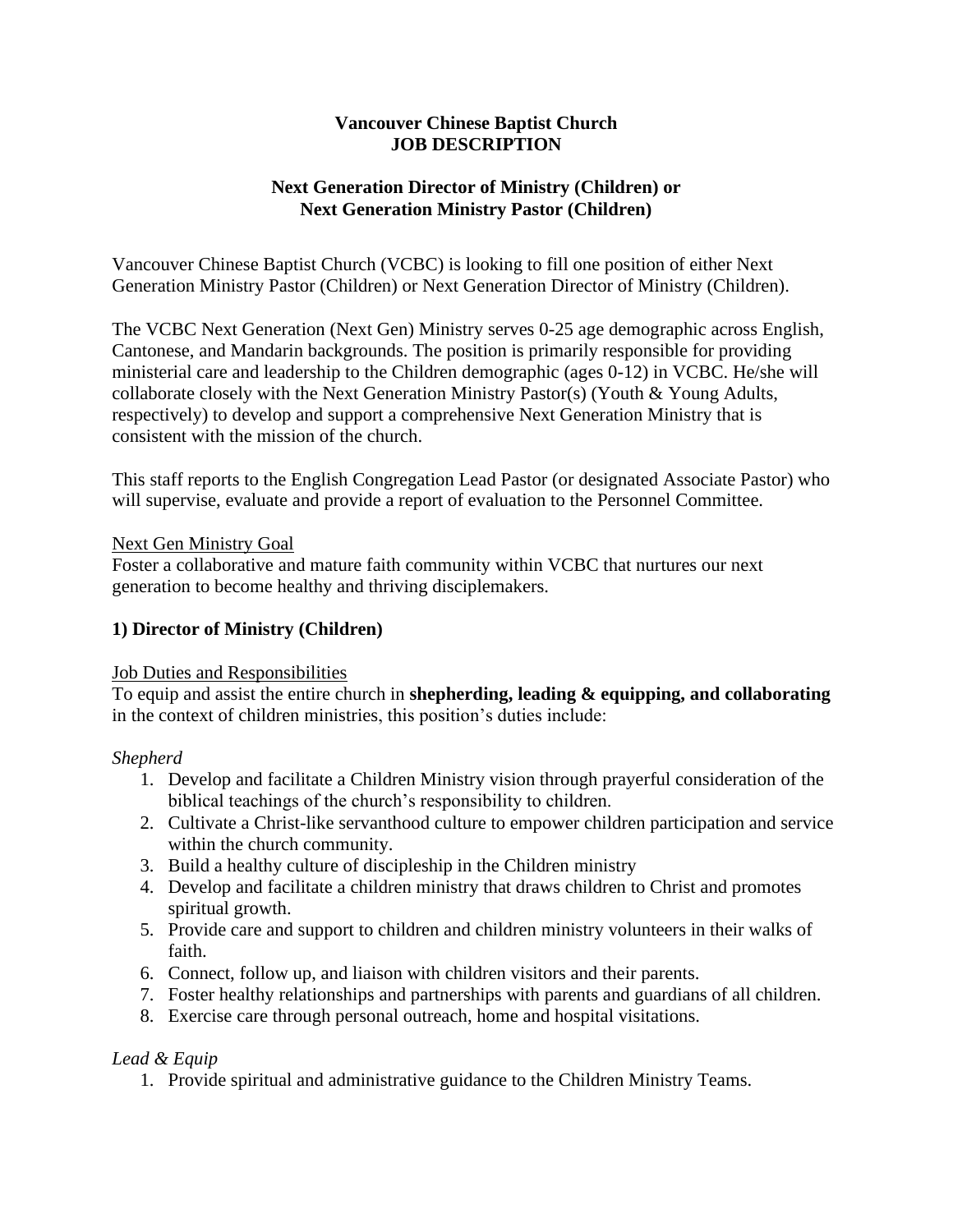- 2. Evaluate and direct resources to fulfill the discipleship and mentorship needs of children, children ministry volunteers, and those interested in serving in children ministry.
- 3. Supervise and oversee ministry related activities (vacation bible school, mission projects and trips, etc.)
- 4. Lead the Children Ministry Team in preparing an annual budget that is reflective of the goals and objectives of the ministry.
- 5. Keep abreast of children trends and resources needed in order to serve as an advisor to the church on ministering to children.

# *Collaborate*

- 1. Partner with the English Congregational Leadership Team (ECLT) in fulfilling its vision and mission as in line with the church.
- 2. Collaborate with the Next Gen Ministry Team to develop a Next Gen Ministry with a coherent and unified vision to serve members ages 0-25.
- 3. Follow the guidance and supervision of the English Lead Pastor (or designate) to provide pastoral support to the children ministry.
- 4. Attend regular staff and leadership meetings to liaison for the children ministry.
- 5. Report and relay the activities, achievements and needs of the children ministry to the ECLT and the pastoral team.
- 6. Assist with other temporary duties as assigned by the EC Lead Pastor (or designated Associate Pastor) on an as-needed basis.

# Qualifications

- A. Be a committed follower of Christ who has undergone the rites of baptism by immersion.
- B. Is passionate about helping other followers of Christ, particularly children, to connect with one another and grow in their relationship with Jesus Christ.
- C. Commit to VCBC's ministry philosophy and programs.
- D. Subscribe to and agree with the VCBC's Statement of Faith.
- E. Shall have at least two years working with children in lay or ministerial role. (Previous experience in a multiple staff setting preferred)
- F. Having received formal training and/or credentials in the areas relevant to children ministry will be a strong asset.
- G. Be a leader of leaders; an excellent communicator in one-on-one, small and large group settings and be a team player.
- H. Have gifts and competencies to effectively carry out this ministry position.
- I. Having cross-cultural experience in a North American setting will be a strong asset.
- J. Being able to speak Cantonese and/or Mandarin fluently along with English will be a strong asset.

# Note

Upon completion of a Graduate Level Degree from an accredited seminary or bible college, the staff holding this position may become eligible to become the Next Generation Ministry Pastor (Children) as directed and facilitated by the Personnel Committee.